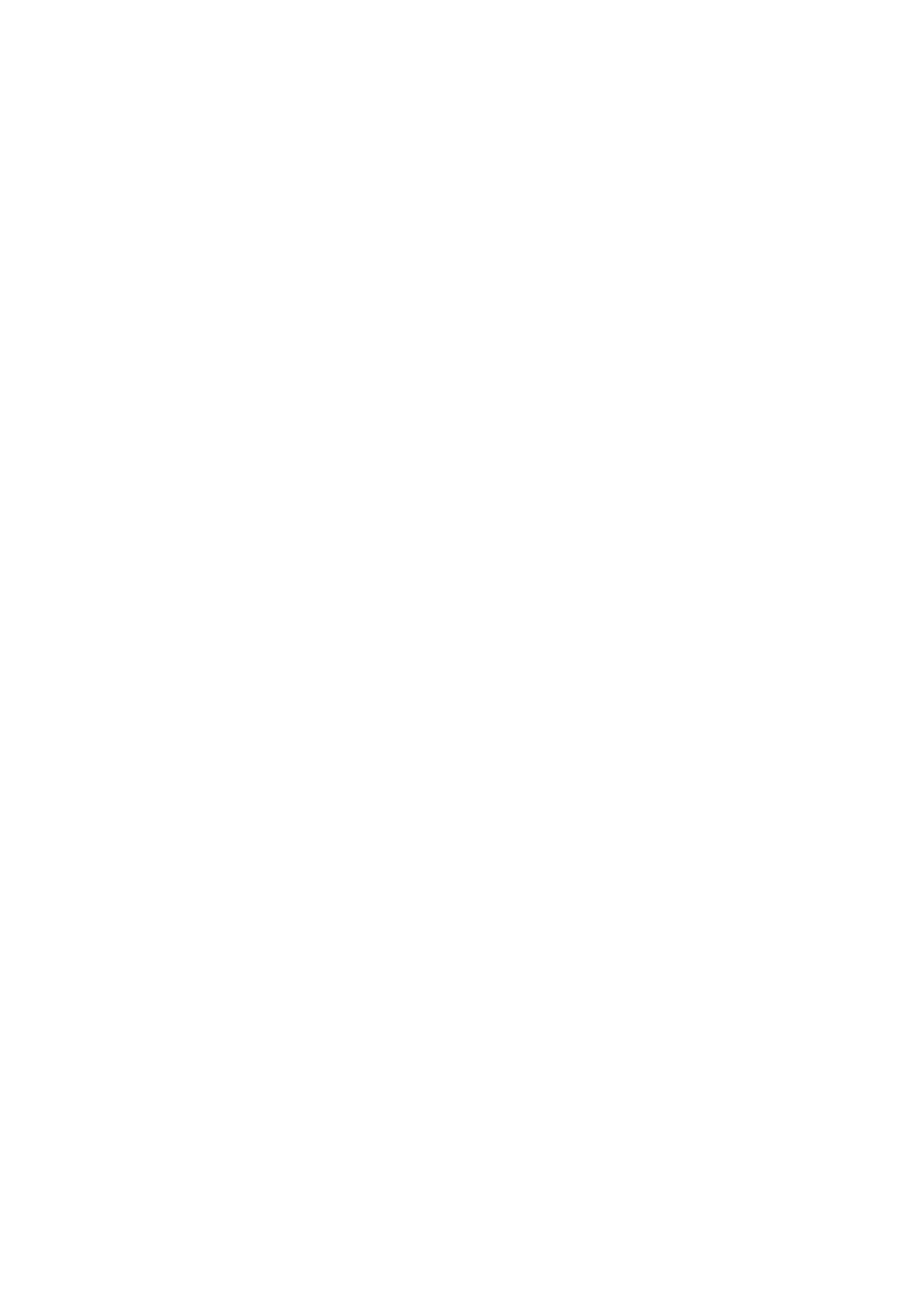## **BYRON SHIRE COUNCIL**

#### BIODIVERSITY ADVISORY COMMITTEE MEETING MINUTES 19 MAY 2022

### **Minutes of the Biodiversity Advisory Committee Meeting held on Thursday, 19 May 2022**

**File No:** I2022/545

PRESENT: Cr S Ndiaye, Cr S Balson, Cr P Westheimer

Staff: Shannon Burt (Director Sustainable Environment and Economy)

Sharyn French (Manager Environmental and Economic Planning)

Liz Caddick (Biodiversity Team Leader)

Sharyn French (Minute Taker)

Community: Dave Rawlins (Brunswick Valley Landcare)

Liana Joseph

James Jackson

Stephen Millard

*Cr* S Ndiaye *(Chair) opened the meeting at 9.06am and acknowledged that the meeting was being held on Bundjalung Country.*

#### APOLOGIES:

Lindsay Murray, Caitlin Weatherstone (Project Officer – Koala)

DECLARATIONS OF INTEREST – PECUNIARY AND NON-PECUNIARY

There were no declarations of interest.

#### **ADOPTION OF MINUTES FROM PREVIOUS MEETINGS**

**Report No. 3.1 Report of Minutes of previous Biodiversity Advisory Committee meeting held 9 September 2021 File No:** I2022/499

#### **Committee Recommendation:**

**That the minutes of the Biodiversity Advisory Committee Meeting held on 9 September 2021 be noted.** 

(Ndiaye/Westheimer)

*The recommendation was put to the vote and declared carried.*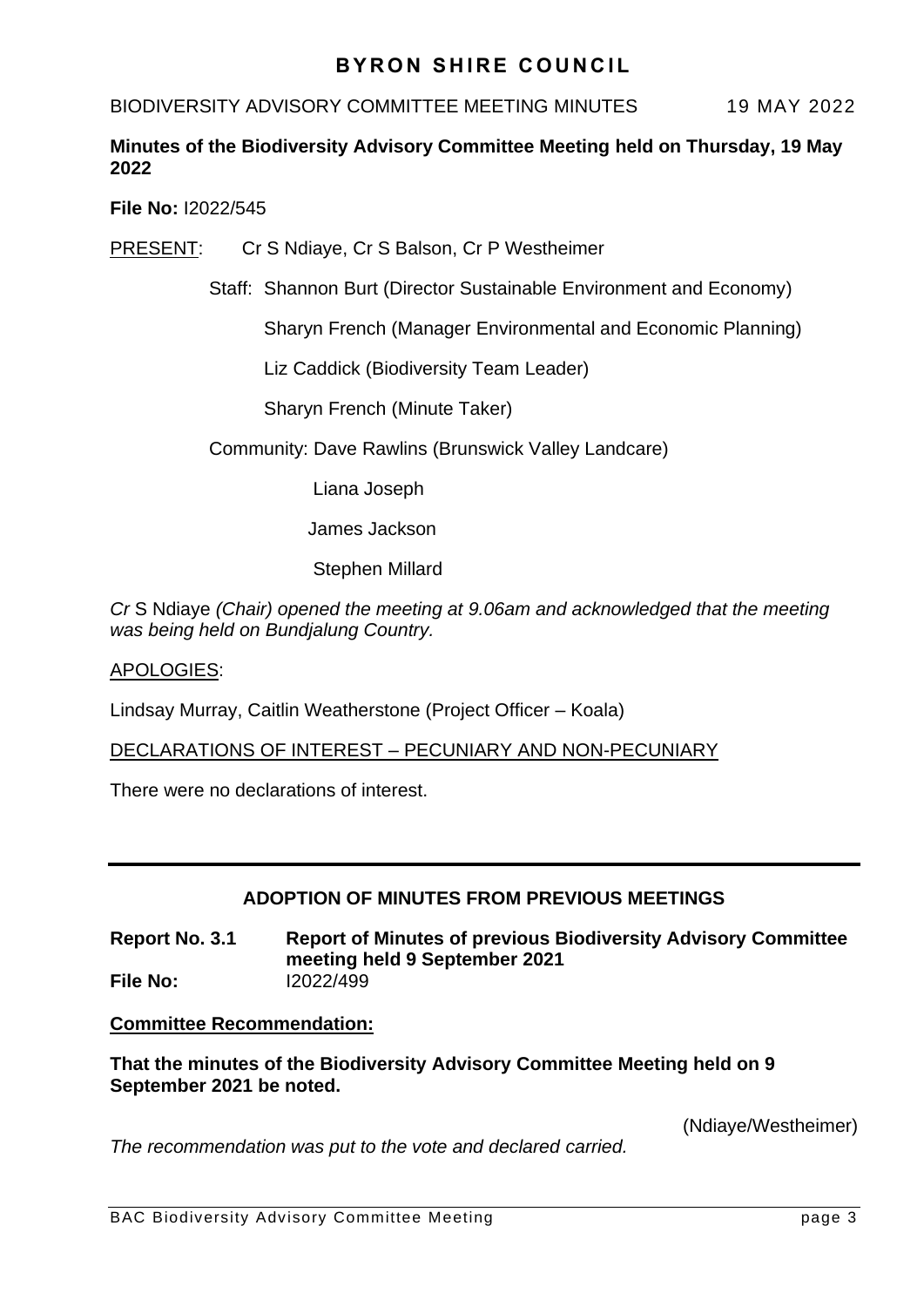#### BIODIVERSITY ADVISORY COMMITTEE MEETING MINUTES 19 MAY 2022

#### BUSINESS ARISING FROM PREVIOUS MINUTES

There was no business arising from previous minutes.

#### **STAFF REPORTS - CORPORATE AND COMMUNITY SERVICES**

**Report No. 4.1 Delivery Program - Workshop Session File No:** I2022/516

#### **Committee Recommendation:**

**That the Biodiversity Advisory Committee provide input into the development of the draft Delivery Program 2022-26 (Attachment 1 E2022/19411).** (Westheimer/Balson)

*The recommendation was put to the vote and declared carried.*

#### **STAFF REPORTS - SUSTAINABLE ENVIRONMENT AND ECONOMY**

**Report No. 4.2 Review Constitution of Biodiversity Advisory Committee File No:** I2022/471

#### **Committee Recommendation:**

- **1. That the Biodiversity Advisory Committee recommends to Council to adopt the constitution at Attachment 1 (E2021/147945) with an amendment to the number of community members of up to 5.**
- **2. That the Biodiversity Advisory Committee elects Cr Sarah Ndiaye as Chair.**

(Balson/Westheimer)

*The recommendation was put to the vote and declared carried.*

**Report No. 4.3 Regenerative Agriculture File No:** I2022/189

**Committee Recommendation:** 

**That the Biodiversity Advisory Committee notes this report and that regenerative agriculture principles will continue to be encouraged and promoted in line with Council's Agriculture Action Plan, Biodiversity Conservation Strategy and other land management plans and strategies.**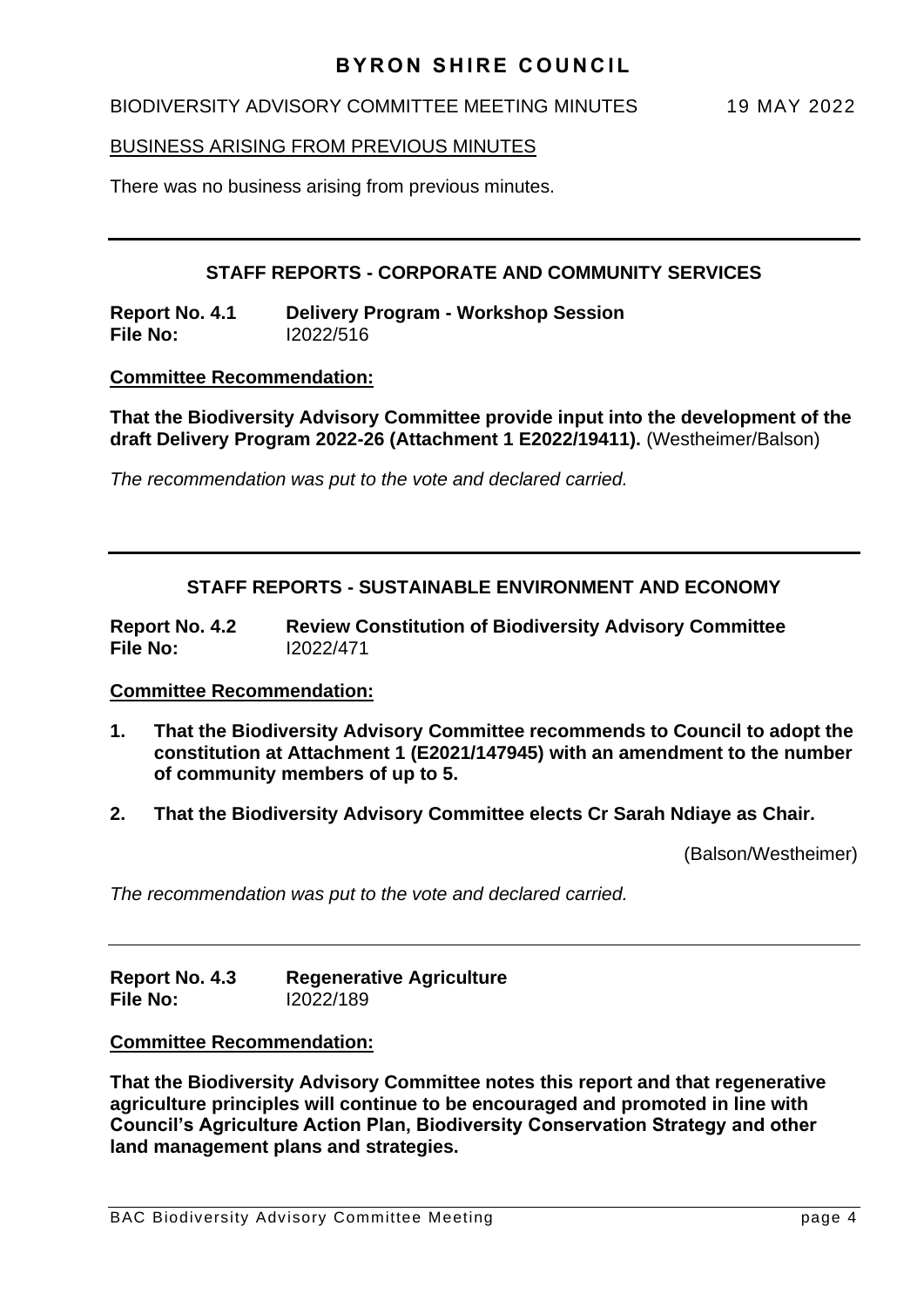## **BYRON SHIRE COUNCIL**

#### BIODIVERSITY ADVISORY COMMITTEE MEETING MINUTES 19 MAY 2022

(Ndiaye/Balson)

*The recommendation was put to the vote and declared carried.*

#### **Report No. 4.4 Brunswick Valley Landcare Support Officer quarterly reports June to December 2021 File No:** I2021/1757

**Committee Recommendation:** 

**That the Biodiversity Advisory Committee notes the report.**

(Ndiaye/Westheimer)

*The recommendation was put to the vote and declared carried.*

#### **Report No. 4.5 Biodiversity and Agriculture Projects and Operations Update File No:** I2022/392

#### **Committee Recommendation:**

**That the Biodiversity Advisory Committee notes the update on current projects and programmes being undertaken by Council staff.**

(Ndiaye/Balson)

*The recommendation was put to the vote and declared carried.*

#### **Report No. 4.6 Byron Wetlands and Vallances Road Avifauna Survey 2021 File No:** I2022/415

#### **Committee Recommendation:**

**That the Biodiversity Advisory Committee defer this report to the next meeting, 15 September 2022.**

(Ndiaye/Westheimer)

*The recommendation was put to the vote and declared carried.*

| Report No. 4.7 | <b>Renewal of MOU with Brunswick Valley Landcare</b> |
|----------------|------------------------------------------------------|
| File No:       | 12022/485                                            |